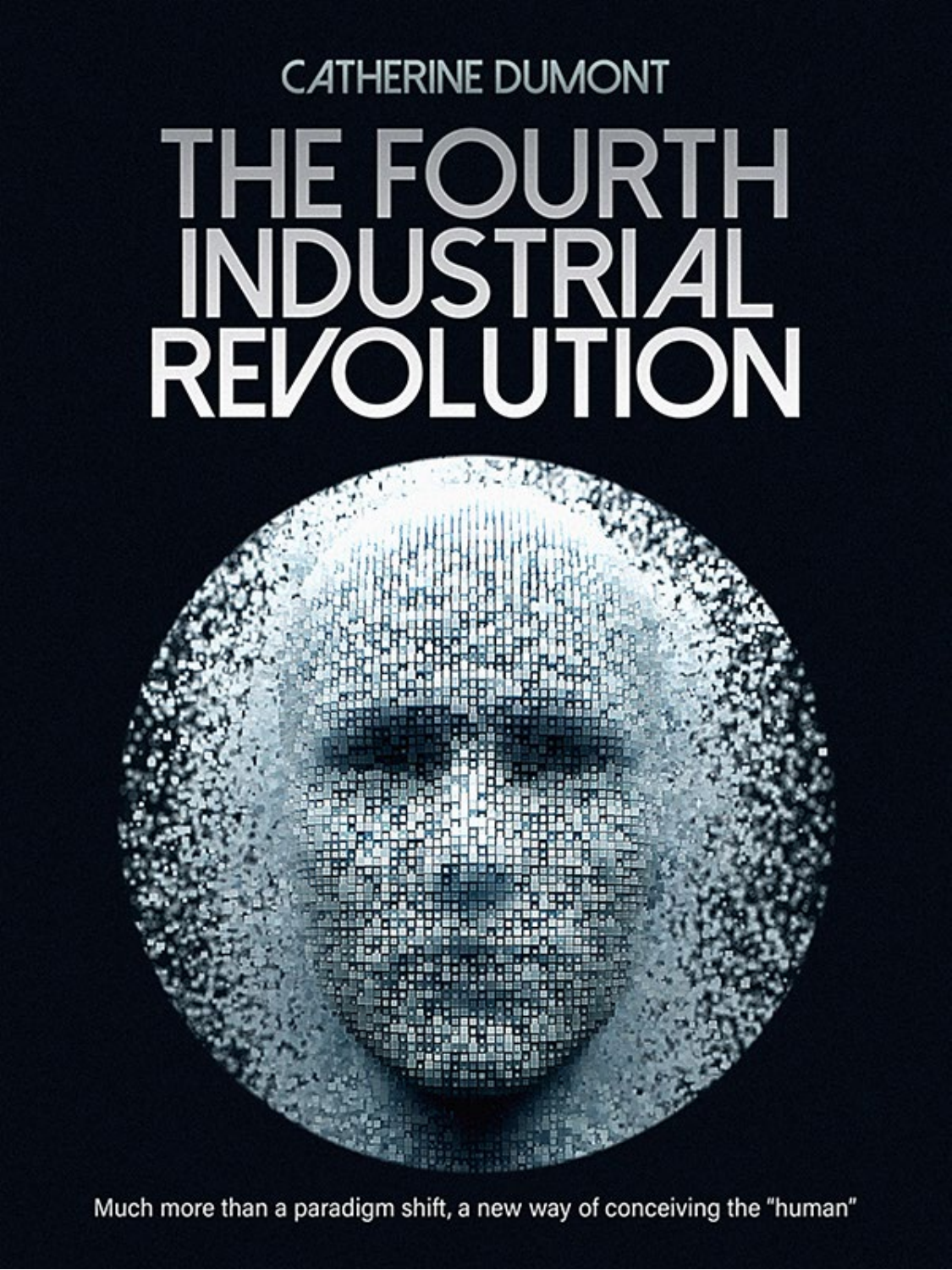## **1. The Fusion of the Biological and the Digital**

It is an irrefutable fact that technology is increasingly present in our lives. Digitization is everywhere, artificial intelligence begins to infiltrate the different areas of daily life and our dependence on devices, networks and systems is inevitable. Cell phones at first served just the same function as home telephones, only that they could be used anywhere, but today they allow to broadcast live to potentially huge audiences, do all kinds of transactions and even control some aspects of our health. Without a doubt, we are increasingly immersed in a digital and intelligent world.

But there is a group of power and influence that proposes the advent of a "fourth industrial revolution" and suggests that this is where we are heading. It is not about further digitization, or about technology invading more areas, it is about a new paradigm. In addition, this elite group raises the foundations on which that near future will be built, and they even propose to accelerate and organize the transition. This revolution would be, according to its main promoters Klaus Schwab and the World Economic Forum, a fusion of the biological, digital and physical spheres. So far, industrial revolutions implied certain innovations that allowed new productive models (and everything that entailed), but this revolution would also imply a new way of conceiving the "human".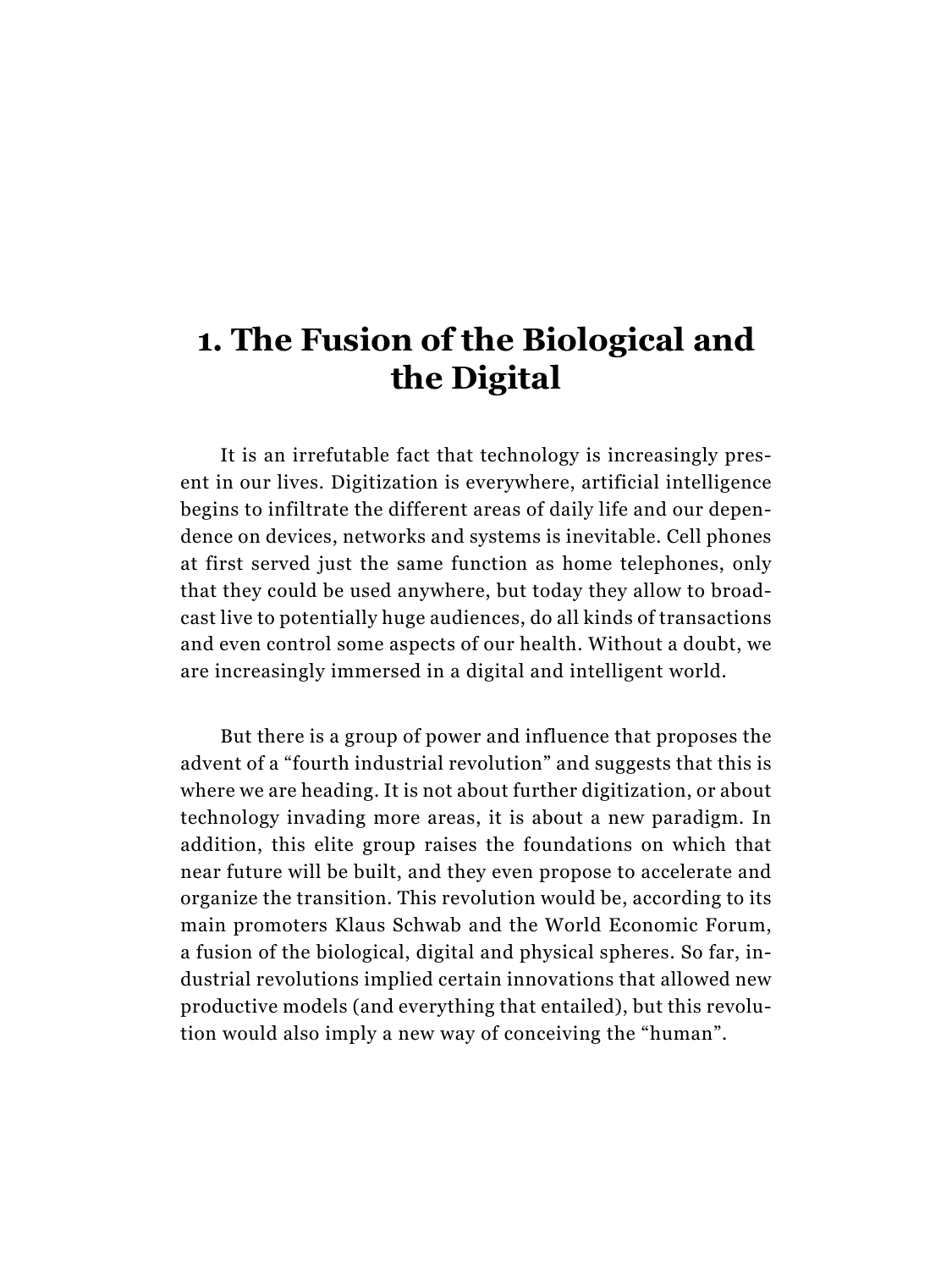Any technology and everything that is usually called "progress", generally comes along with promises of greater equality and greater freedom, promises of a more comfortable and simple life, promises of improvements in all possible aspects of life, from our health to the air we breathe. In short, promises of a better world. The fourth industrial revolution is also presented with promises, but if we take a better look at the whole plan, the chilling sensation is inevitable.

**•**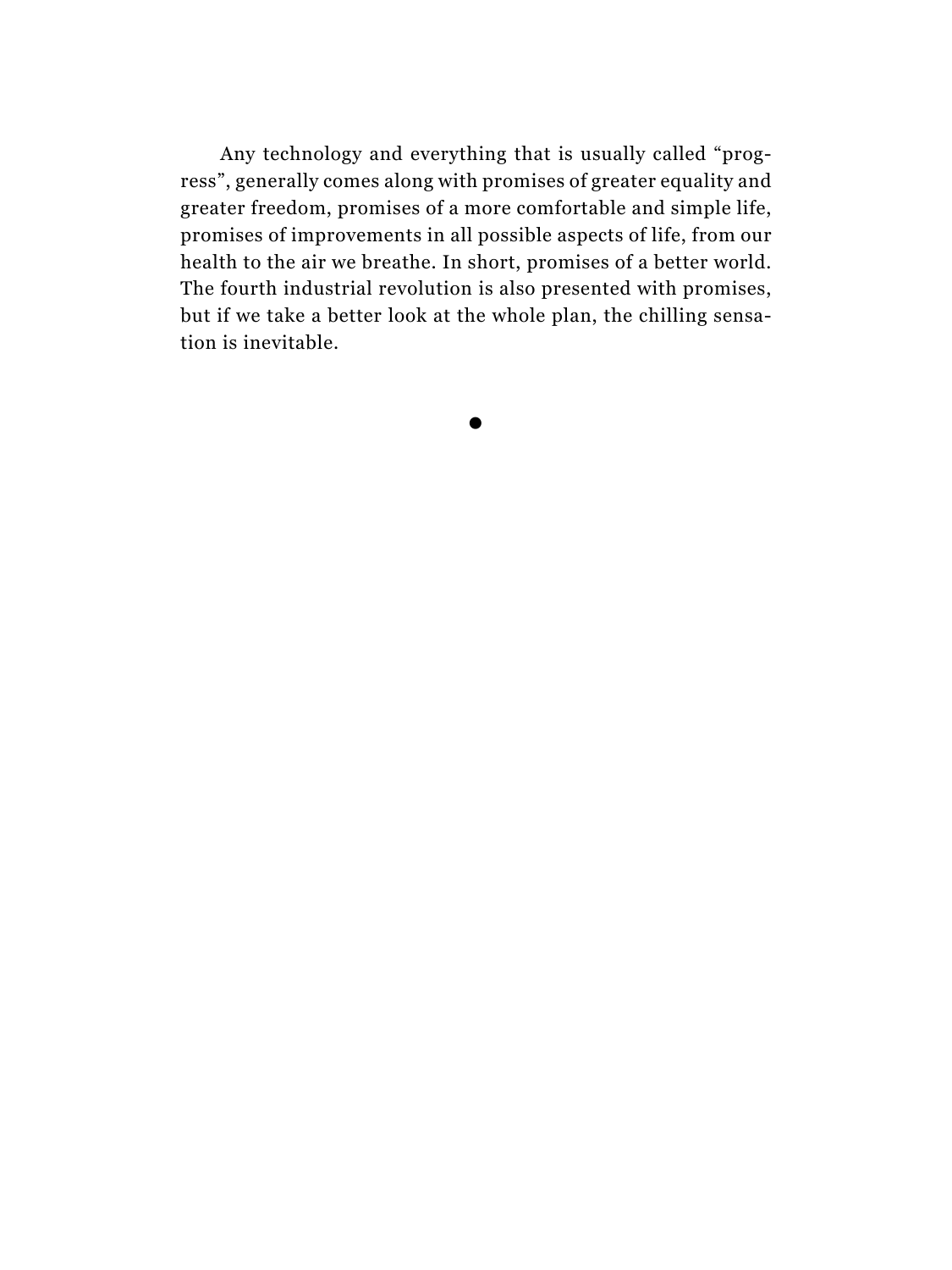## **2. Welcome to the Matrix**

To understand the nature and scope of the so-called "fourth industrial revolution", it is necessary to first define who is behind this concept. The idea of a "fourth" industrial revolution was first proposed in 2013 by a group of specialists who were developing technological guidelines for the government of Germany. But it was undoubtedly Klaus Schwab and the World Economic Forum (WEF) that he chairs, who took the term to another level when talking about it from their platforms: in 2015 they brought it up an article in the influential magazine *Foreign Affairs* (published by the Council on Foreign Relations), then they fully presented the subject in the 2016 World Economic Forum meeting in Davos called *Mastering the Fourth Industrial Revolution*, and also addressed it in a book by Schwab published that same year, simply titled *The Fourth Industrial Revolution*. Also in 2016, the first Center for the Fourth Industrial Revolution was inaugurated in San Francisco. That center was followed by others in different cities in the United States, India and Japan.

It is important to note that these are not mere observers forecasting a certain future. They are the most powerful, influential and wealthiest elite who seek to impose that paradigm as part of a global plan. This non-profit organization (such its status) was founded in 1971 by engineer and economist Klaus Schwab (who continues to lead the organization) and is based in Switzerland. It has approximately 1,000 members and their mission, as they describe it, is to improve *"the state of the world by engaging busi-*